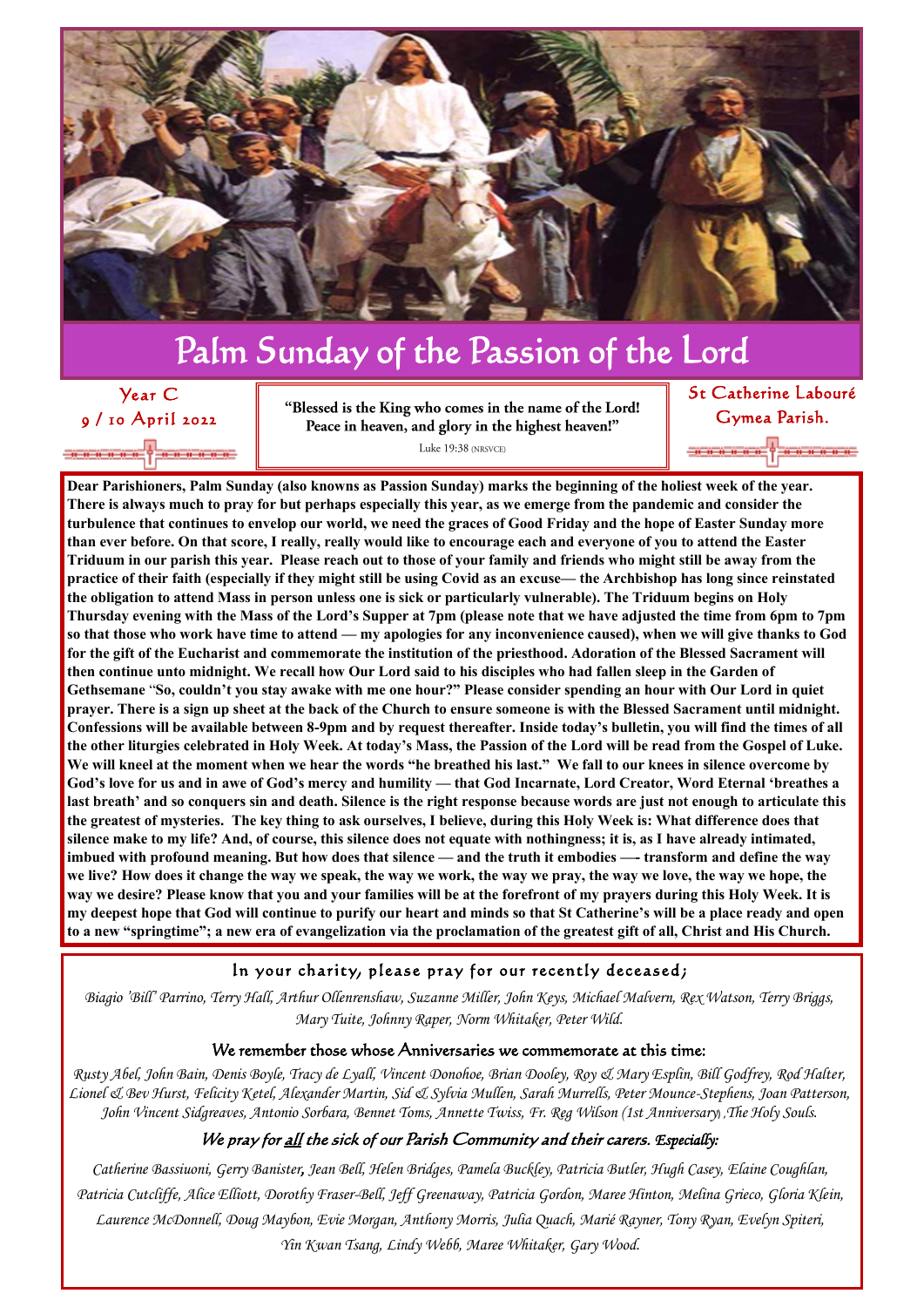distinguished guest speaker will be invited. Details to

follow but please save the date in your calendars now.

| <b>LENTEN LECTURE SERIES:</b> Last Thursday night, <b>HOLY WEEK SCHEDULE:</b>                          |                                                                                                           |
|--------------------------------------------------------------------------------------------------------|-----------------------------------------------------------------------------------------------------------|
| Father Greg Morgan delivered a talk on a rather <b>Monday</b> , 11 April - Wednesday, 13 April:        |                                                                                                           |
|                                                                                                        | morbid yet fundamental (and not so morbid) topic for Adoration 8:30am-9:10am. Mass at 9.15am. Confessions |
| all Catholics: "From Good Friday to Easter Sunday: before and after every Mass. (Normal schedule)      |                                                                                                           |
| What do Catholics Believe About Life After Death?"   Holy (Maundy) Thursday:                           |                                                                                                           |
| You can expect last weeks talk (and previous talks) to No Adoration or 9.15 am Mass here at St Cath's. |                                                                                                           |
|                                                                                                        | be available from both the parish YouTube Page and Fr Greg and Fr Ronnie will be attending the Chrism     |
| the Facebook page in the coming week. Thank you to  Mass at St Mary's Cathedral at 10:30 am.           |                                                                                                           |
| everyone who attended our Lenten Lecture series. <u>7 pm (not 6pm) – Mass of the Lord's Supper</u>     |                                                                                                           |
| There will be lots more talks to come.                                                                 | <b>Adoration of the Blessed Sacrament until Midnight.</b> )                                               |
| FATHER'S/MEN'S BUSH WALK: Leaving from                                                                 | Confession will be available.                                                                             |
| St Cath's after morning Mass on Easter Monday, 18                                                      | Good Friday:                                                                                              |
| <b>April</b> , the hike starts at the entrance to Kamay Botany                                         | <b>10 am Stations of the Cross</b>                                                                        |
| Bay National Park. The hike will take about four                                                       | Confessions available afterwards for as long as                                                           |
| hours, which includes time to have a swim/bite to eat.                                                 | required.                                                                                                 |
| A tremendous way to meet other dad's at the school                                                     | 3 pm Commemoration of the Lord's Passion                                                                  |
| and other men in the parish for fun and fraternity. If                                                 | <b>Holy Saturday:</b>                                                                                     |
| you're interested, please contact Robert:                                                              | No morning Adoration/Mass.                                                                                |
| r.purdon@live.com More details to come but please                                                      | 7:30 pm Easter Vigil The Easter Fire will be outside the                                                  |
| save the date and get involved!                                                                        | Church's main doors this year and parishioners will be                                                    |
| <b>MEN'S BREAKFAST:</b> The next Men's Breakfast                                                       | invited to 'crowd' around the Fire from 7:20 pm, and                                                      |
| will be held the Saturday after Easter Sunday:                                                         | again, the Solemn Procession will take place with the                                                     |
| <b>Saturday, 23 April.</b> It is a great opportunity for                                               | congregation following the Paschal Candle (& servers)                                                     |
| men to catch up over a hot breakfast before hearing                                                    | into the Church. Candles will be made available to                                                        |
| an inspirational talk on a topic of our Catholic                                                       | parishioners.                                                                                             |
|                                                                                                        | <b>Easter Sunday:</b>                                                                                     |
| Faith! Last month we heard a talk on the humble St                                                     | Easter Mass will be celebrated at 7:30 am, 9.30 am,                                                       |
| Joseph, this months talk is TBC.                                                                       | and $5 \text{ pm}$ .                                                                                      |
| <b>TODAY IS PALM SUNDAY:</b> The Solemn Blessing                                                       | <b>EASTER VIGIL:</b> "The Vigil, by its very nature,                                                      |
| of the Palms and Procession will be conducted at the                                                   | "ought to take place at night" (EV, no. 3). It is not                                                     |
| Sunday, 9:30 am Mass starting from the School quad.                                                    | begun before nightfall and should end before                                                              |
| You will be invited to move to that area at 9:25 am                                                    | daybreak on Easter Sunday. The celebration of the                                                         |
| with your palms. Palms will be blessed at all other                                                    | Easter Vigil takes the place of the Office of Readings                                                    |
| Masses as usual.                                                                                       | (EV, no. 5)." For these reasons, I would like to advise                                                   |
| <b>SAVE THE DATE:</b> Our inaugural, though                                                            | you in advance that the Easter Vigil (Saturday, 16                                                        |
| henceforth annual, "Labouré Lecture and Parish                                                         | April) will be celebrated at 7:30 pm. (There                                                              |
| Dinner" will take place on <b>Friday</b> , 25 November. A                                              | obviously will be no 5 pm Vigil.)                                                                         |

**NEW! CATHOLIC WOMEN'S LEAGUE (GYMEA):**  CWL has now been launched in our parish. This wonderful organisation has a rich history of encouraging and empowering Catholic women to do incredible things for God and the Church. In the month of May, our first Women's Retreat Day will be held but I hope to arrange a number of other events before then. Membership to CWL will afford a free invitation to the retreat day. **Sign up forms can be** 

**CONFESSIONS:** Holy Week is a good time to go to confession as we prepare our hearts and souls to enter into the suffering, death and resurrection of Our Lord. A reminder that confessions are available **before and after every weekday Mass** (including Saturdays). Please approach Fr Ronnie or myself if you wish to receive this Sacrament. On Saturdays, Fr Ronnie or myself will be in the confessional immediately following the morning 9:15am Mass for as long as necessary and from 4:30 – 4:55pm.

|  |     | . . |  |
|--|-----|-----|--|
|  | ——— | —س  |  |
|  |     |     |  |
|  |     |     |  |

Parish News

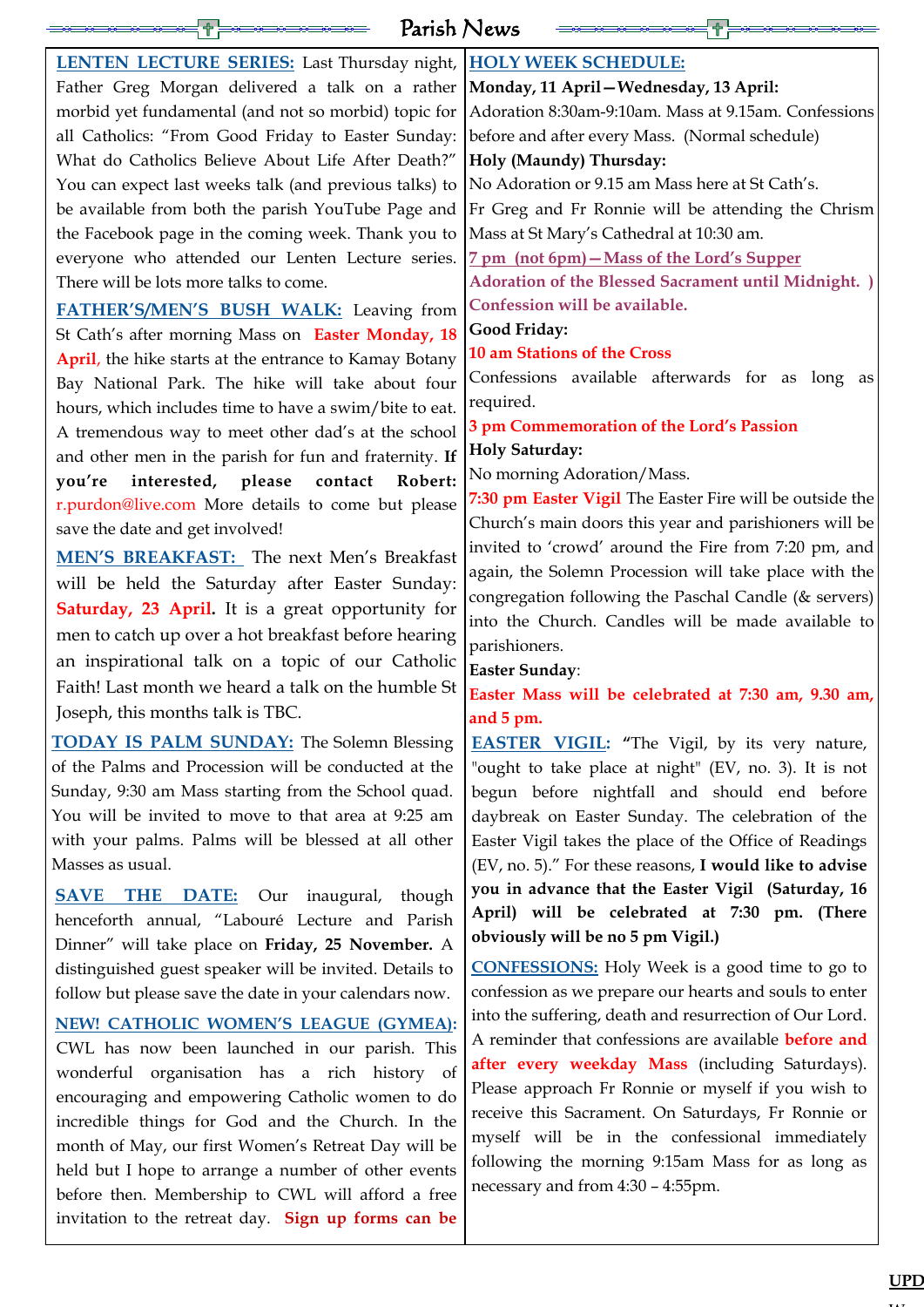Parish News

### **CAMINO IN HONOUR OF ST JOSEPH:**

This overnight pilgrimage for men is a challenge in honour of our Spiritual Father for the Feast of St Joseph the Worker! The Camino will begin with 9 pm Mass on Friday, 29 April at St Jerome's, Punchbowl with Bishop Richard Umbers and conclude on Saturday, 30 April with 5.30 am Mass at St Michael's, Meadowbank followed by a hearty bbq breakfast. The entire walk from start to finish will include 7 locations with 6 churches: from St Jerome's - Punchbowl, to St Felix – Bankstown, Immaculate Heart of Mary – Sefton St Peter Chanel – Berala, St Joachim's – Lidcombe, Sydney Olympic Park and St Michael's, Meadowbank. Each location will feature a reflection on St Joseph and a short time in Adoration of the Blessed Sacrament. *Register Now -* **[www.trybooking.com/BXRIT](https://www.trybooking.com/BXRIT)**

**ADORATION:** Remember, our parish has Adoration of the Blessed Sacrament available every day Tuesday - Saturday from 8:30 am - 9:10 am.

**REMINDER ABOUT "LENT":** Reminder! Catholics are to abstain from meat and must fast (those who are sick/elderly etc are exempt) on Good Friday. **Catholics are reminded of the Paschal Precept — to confess any grave (mortal) sin at least once a year. Confession of any venial sin is always encouraged.** 

**SACRAMENTAL PROGRAM:** Thank you to those parents who attended the information evening Tuesday last, to launch our new Sacramental Program. **To watch a recording of what was discussed, please use the following link: [www.youtube.com/watch?v=T5eHFlDp5yk](http://www.youtube.com/watch?v=T5eHFlDp5yk)**

**FROM THE CATECHISM: 2181** "The Sunday Eucharist is the foundation and confirmation of all Christian practice. For this reason the faithful are obliged to participate in the Eucharist on days of obligation, unless excused for a serious reason...Those who deliberately fail in this obligation commit a grave sin. [One should go to confession, therefore, before returning to Holy Communion if we have missed Sunday Mass due to laziness or indifference.]" I saw a photo recently of a priest (obviously concerned about former practicing Catholics becoming non-practicing Catholics after Covid) standing outside a shopping centre holding up a sign that read something like: "If you are well enough to go shopping you are well enough to go to Mass".

**NEW RCIA PROGRAM**: The Rite of Christian Initiation of Adults will be conducted for the first time in this parish this year. **I'm looking for volunteers who have a good grounding in the faith to assist Fr. Ronnie and I in instructing potential converts.** Please let one of the priest's know if you would be interested.

**LEGION OF MARY**: Our Parish is blessed to have a longstanding Legion of Mary group, which meets every Thursday morning after the 9.15 am Mass. We are always on the look out for new members. Please get involved (or just come and see!) and do pray for our Legion members too! They do such wonderful works in honour of Our Blessed Mother.

**COMMUNION TO THE SICK:** I am grateful to Michele Anthony who has very generously agreed to become the Co-Ordinator of this important ministry. Please let Michele or the Parish Office know of anyone (perhaps a sick relative or friend in the parish) who might like to have Holy Communion brought to them. Similarly, I am keen to reach out to those who are alone and might require transport to get to Mass on Sundays. Although the Community Car is an elevated 4WD (and, sadly, not a Community Bus), which makes it quite difficult and potentially unsafe for the infirm and elderly to get into (a number of people have expressed concern on this score), if you do know of anyone who is in relatively good health and would like to be brought to Mass, please let the Parish Office know.

**ST PATRICK'S COLLEGE SUTHERLAND:** Is now accepting enrolments for Year 7 for 2023. To enrol online or download an Application for Enrolment visit [www.spcsutherland.catholic.edu.au](http://www.spcsutherland.catholic.edu.au) **EUTHANASIA BILL:** This dreadful piece of legislation, which will undoubtedly impact upon the rights and protections of the sick and most vulnerable (as has been proven across the world), is now being debated in the Legislative Assembly in NSW. Incidentally, I was impressed that even the UK government realised the slippery slope of Euthanasia and recently refused to legalise assisted suicide in the country. We too should stand firm and be a sign of hope for a much better way forward. If you would like to hear some of the arguments as to why we should oppose it, you might like to listen to my talk [www.youtube.com/watch?v=IIQKbrUV1VI](http://www.youtube.com/watch?v=IIQKbrUV1VI) (Or go to our parish's YouTube page). Please get involved: [www.noeuthanasia.org.au/petition\\_2108\\_ocp\\_nsw](https://www.noeuthanasia.org.au/petition_2108_ocp_nsw?fbclid=IwAR18cRqaBaN1wLcM5iSon8wAcI_62vkMm1KVG0_zKy5ZPT0N2WgU8B87YYI)